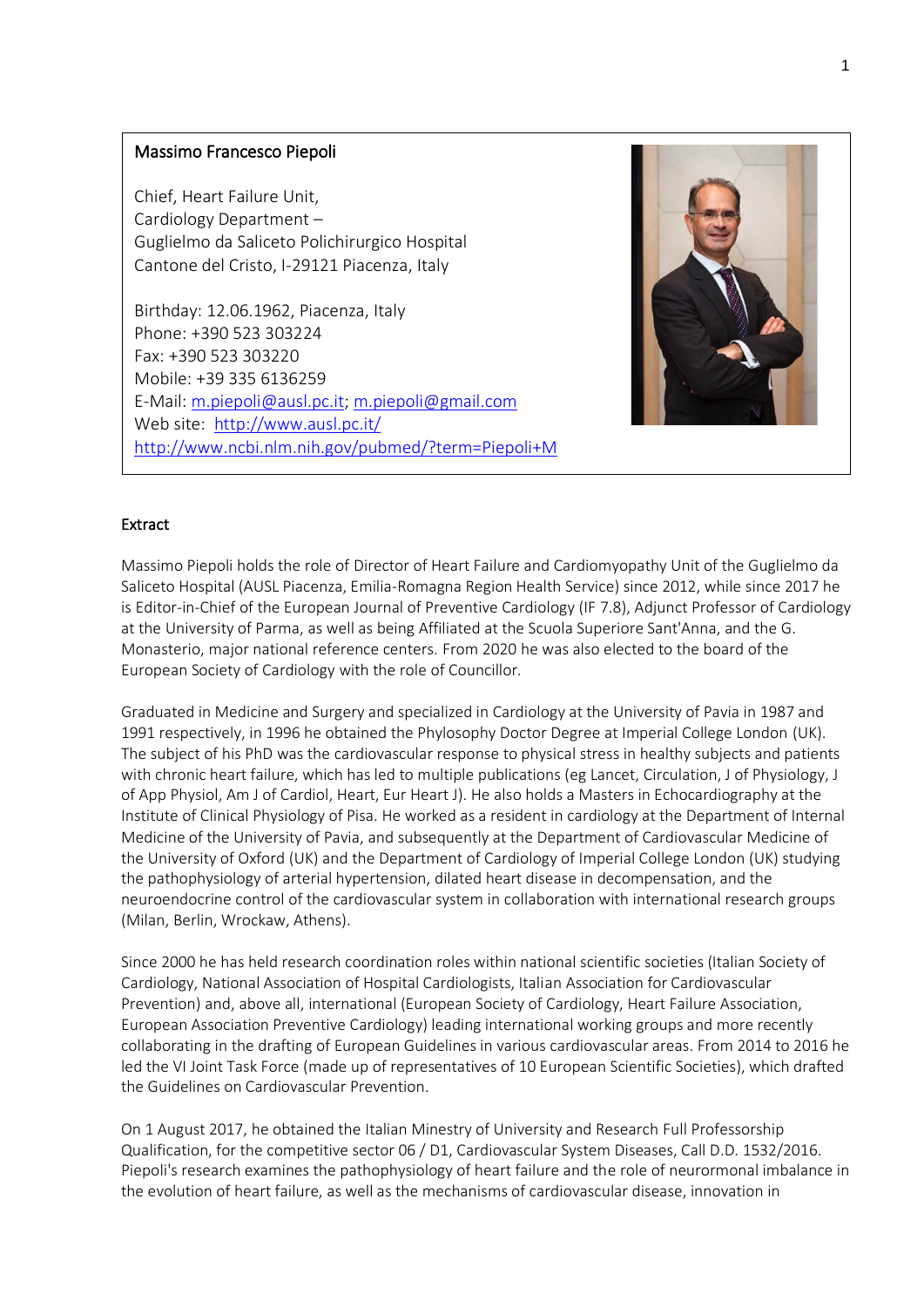### diagnostics and therapy. His research results (Scopus [

<https://www.scopus.com/authid/detail.uri?authorId=7005292730> ]: H index 103; Total citations 104,036, Citations by 82,282 documents; Web of Science [ [https://publons.com/researcher/1246335/massimo](https://publons.com/researcher/1246335/massimo-francesco-piepoli)[francesco-piepoli](https://publons.com/researcher/1246335/massimo-francesco-piepoli) ], H index 89, publications 633, 58,085 total times cited) testify to the results of my clinical research methodology and attitude towards a multidisciplinary approach. Several research projects are based on international collaborative networks and have been able to attract funds that have ensured their pursuit and realization.) testify to the results of his clinical research methodology and attitude towards a multidisciplinary approach. Several research projects are based on international collaborative networks and have been able to attract funds that have ensured their pursuit and realization.

His current clinical interest covers the spectrum of medical management of cardiovascular diseases, with particular attention to heart failure, and his research interests are mainly focused on biomarkers, etiology and phenotypes of cardiomyopathies, cardio-respiratory interactions, neuroendocrine control of the cardiovascular system, pathophysiology and clinical aspects of heart failure, including diagnostic, therapeutic and general management problems. In addition, she leads projects on the control of risk factors, promotion of healthy vine styles and prevention of heart failure, applications of cardiopulmonary tests to the diagnosis and treatment of cardiovascular diseases.

He is the author of 351 articles in peer-reviewed journals (Pubmed), contributed to the drafting of 31 European guidelines, 53 position papers, 136 invited lectures to international conferences, publisher of 12 books.

Since 2017, winner of international selection, he has been appointed Editor in Chief of the European Journal of Preventive Cardiology, which under his leadership has seen his IF grow from 3.3 to 7.8; he is also a member of the Editorial Board of the European Heart Journal, and of the European Journal of Heart Failure.

As regards the academic commitment, he is responsible for the medical training of students and postgraduates of the School of Cardiology of the University of Parma and Modena-Reggio-Emilia attending the Cardiology Unit of Piacenza; since 2018 he has been a member of the Institutional Ethics Committee of the North Emilia Region. He is a Fellow of the European Society of Cardiology, of the Heart Failure Association of the ESC, a member of both Italian Societies of Cardiology.

Beyond professional involvement, he acts as a health advocate within his institutional role and as a personal commitment. He actively practices sports (rowing, cycling). He is deeply interested in literature, music, visual arts, history, philosophy. His family is a source of inspiration. With his wife Giulia Rachele, artist, photographer and farmer, he has a daughter, Bianca, 15, a skier and high school student and a son, Jacopo, 13, tennis player and middle school student.

#### University Study

1987 Diploma in Medicine - Università di Pavia –

- 1991 School of Specialisation in Cardiology Università di Pavia –
- 1996: Degree Doctor of Philosophy in the field of Medicine, (Cardiology), Imperial College of Science Technology and Medicine, London, UK
- 2005: Master in Stress Echocardiography, National Research Centre, Pisa, Italy

#### Working activity

- 2012 to date: Director Heart Failure and Cardiomiopathy Unit Consultant Cardiologist Cardiology Department – Guglielmo da Saliceto Polichirurgico Hospital - Piacenza
- 2017- Visiting Professor, Physiology Department, University of Cagliari.
- 2017 to date: Affiliazione Scuola Superiore S Anna, Pisa
- 2011 to date: Adjunt Professor, School of Cardiology, University of Parma.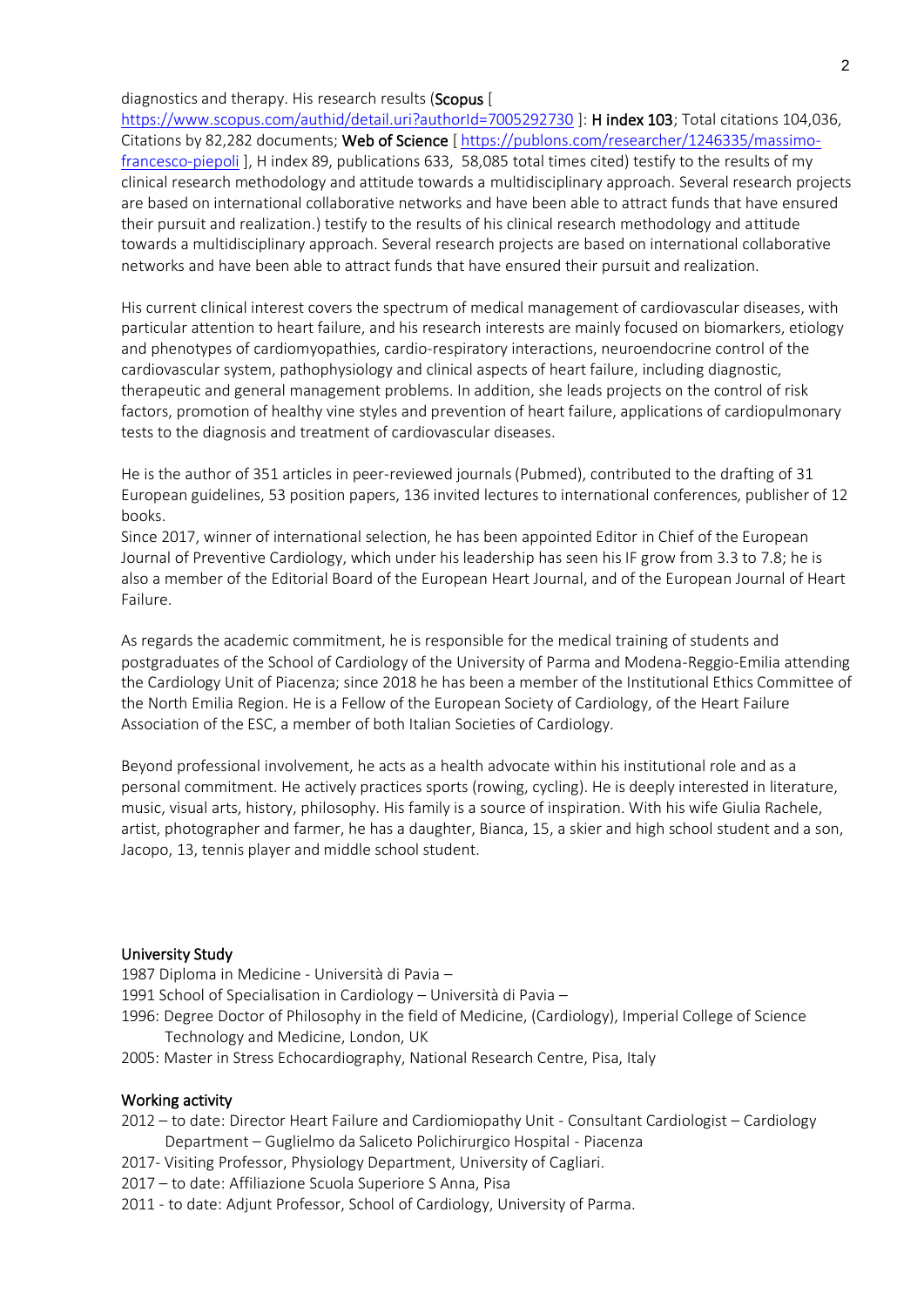- 2010 to date: Affiliazione Fondazione Toscana "G Monasterio" Pisa
- 2007 Visiting Professor, Physiology Department, University of Cagliari.
- 2001- 2017: Honorary Senior Lecturer Cardiology Dept., Imperial College of Science Technology and Medicine, London, UK

### Prizes

- 1986: Research Grant Lombardia ICT
- 1991: Research Grant Studio Bristol Myers Squibb
- 1993: Research Grant European Society of Cardiology
- 1998: Fellow of European Society of Cardiology
- 1999: Fellow of ANMCO (Italian Association of Hospital Cardiologists)
- 1999: The Wellcome Trust
- 2000 Royal Brompton Hospital Research Grant: "Exercise training in heart failure Meta-analysis of the studies evaluating effects on cardiovascular hospitalisation and mortality
- 2001 FORUM PA Sanità 2001 Prize: "Piacenza Health Authority Heart Failure Project,.
- 2001 2° Prize, British Cardiac Society 'Muscle Afferent Activation in the respiratory control in chronic heart failure'.
- 2003 European Society Cardiology Prize 'ExTRAMATCH: Exercise training in Chronic heart failure'
- 2004: Fellow of ACC (American College of Cardiology)
- 2006 Alesini Award, Cittadinanza Attiva, for the Piacenza Project ""Heart Failure Multidisciplinary Programme"
- 2007: "Scholar" of the Italian Society Cardiology
- 2013: Qualified as Associate professor at the Italian National Examination
- 2014: Fellow of the Heart Failure Association of the ESC
- 2017: Qualified as Full professor in Cardiology at the Italian National Examination

### Professional Societies Memberships:

European Society of Cardiology (ESC): -Councillor (2020 - 22) -Committee Practice Guideline (2012-18) Congress Programme (2012-14) Publication (2017-ongoing) Heart Failure Association (HFA) Heart Failure Congress Co-Chair, Florence, 2016 Chair, Clinical Section (2016-2018) Chairman, Exercise Physiology and Training Committee (2012-2018) Sui Generis Board Member (2017-ongoing) European Association of Preventive Cardiology Chair, Cardiac Rehabilitation (2010-2012) Chair, Science & Guideline Committee (2012-2016) Ex Officio Board member (2017-ongoing) Italian National Association of Hospital Cardiologists (ANMCO) Italian Society of Cardiology (SIC) Italian Association for Cardiovascular Prevention & Rehabilitation ISDE - International Society of Doctors for the Environment

# ESC Guidelines and main position papers

Chair of the 6th Joint Task Force of the 2016 European Guidelines for Cardiovascular Disease Prevention in Clinical Practice

*Task Force Member*

2021 Guidelines for the diagnosis and treatment of acute and chronic heart failure

2017 Practical clinical guidance for PCSK9 inhibition in patients with atherosclerotic cardiovascular disease or in familial hypercholesterolaemia